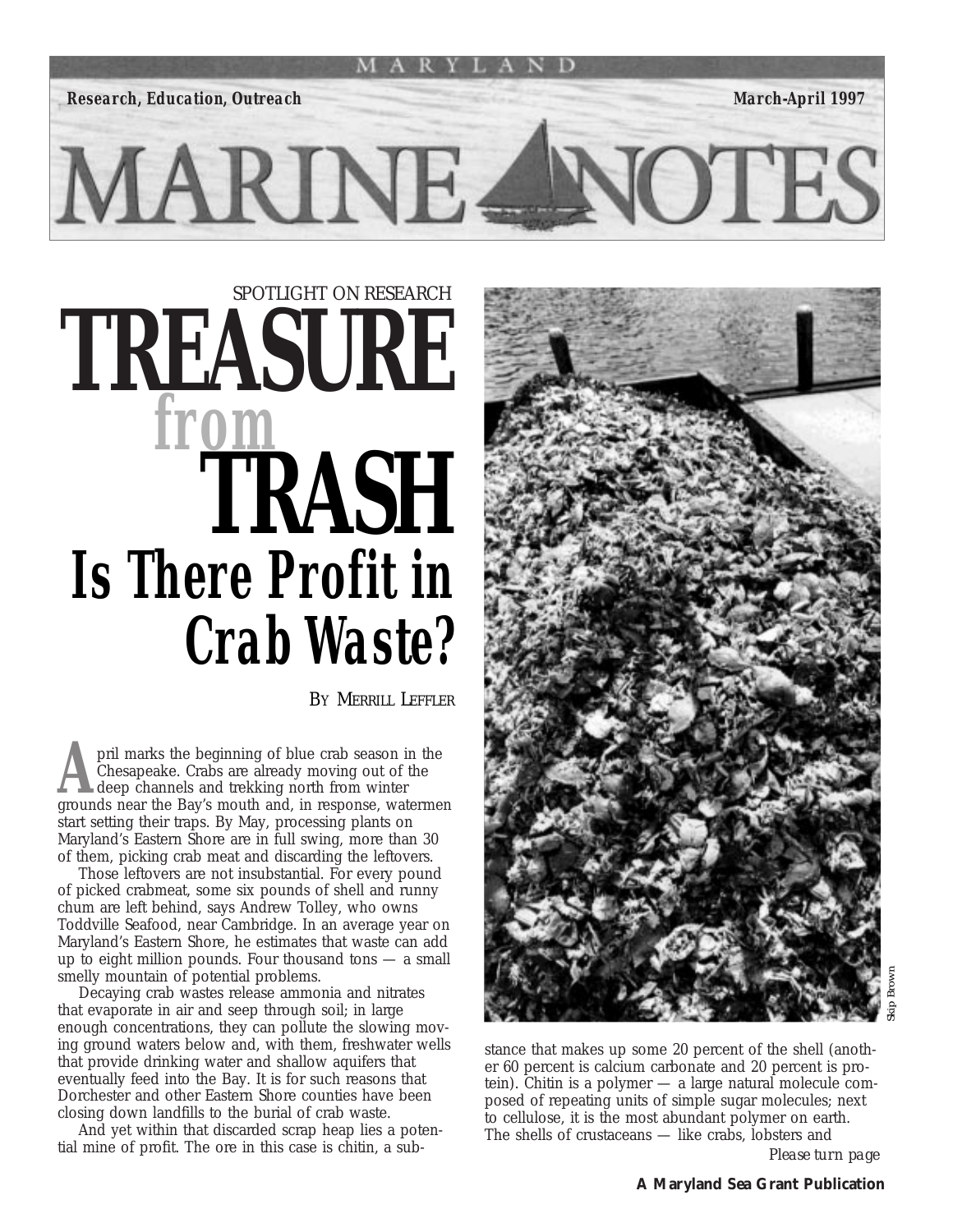shrimp — of zooplankton, of insects, and the cell walls of fungi such as mushrooms, all are composed of chitin.

Two U.S. companies — one on the west coast and one in New Jersey — are already extracting chitin from crab waste; so are companies in Asia and Europe. They modify chitin to produce chitosan, a compound that offers applications ranging from medical sutures and seed coatings to dietary supplements and coagulants for waste treatment. Chitosan is hailed by many for its extraordinary versatility.

So what is the problem in the Bay region? With the largest crab harvests on the east coast, why is there no chitin-processing industry on the Eastern Shore? Such an industry would seem to be a win-win situation: it would create new jobs and it would convert crab waste from trash to treasure.

#### **Raising the Bottom Line**

"The reason is simple," says Pat Condon — costs. "To build a fullscale facility to extract chitin and process chitosan," he says, "you're talking millions." That's because stripping chitin from tightly-bound protein in shells requires heavy-duty treatment with acids and bases — not only are these consumables expensive, but they present potential environmental hazards and require careful treatment. "Because of their corrosive nature," says Condon, "they also eat up equipment," all of this driving up costs.

Condon heads New Earth Services, a company that composts poultry and vegetable wastes, as well as crab waste, marketing it to gardeners and others as Chesapeake Blue. But crab compost is a low-value product and cannot be manufactured profitably, says Condon. For several years, Dorchester County helped subsidize that composting as a way of meeting its recycling requirements, says Andrew Tolley; but the county no longer does so.

The bottom line, says Tolley, is that processors would have to subsi-



*Chitosan is hailed by many...so what is the problem in the Bay region?*

dize that operation, in addition to paying transportation costs of the waste to New Earth Services. That is something many either cannot afford or are unwilling to do, especially if there is still land to receive waste.

While the prospects of such heavy investment in chitosan processing are daunting, says Condon, he has nevertheless been exploring markets for different chitosan products to determine if the prospects of return can justify such investment.

Though there are numerous applications in which chitosan outperforms competitive products, the margins of profit appear to be too low, or product costs are not competitive. Chitosan's use as a coagulant in waste treatment processes is a case in point, says Susan Murcott, a research environmental engineer at the Massachusetts Institute of Technology. Chitosan performs more effectively than syn*that if chitosan can be produced economically from the chitin in crab shell, its chemical properties could be tailored to create a diverse range of new products which are naturally degradable, from coagulants for use in waste treatment plants, like the one shown at left, to new kinds of wound dressings and casings for the controlled release of drugs.*

thetic petroleum-based polymers and is a naturally biodegradable substance. That is the upside. Unfortunately, the cost for chitosan is twice as much as the synthetics, she says. If those production costs could be brought down, or if new products could be developed, then this natural polymer could fare better in the marketplace.

This is the catch-22, says Greg Payne, a chemical engineer at the University of Maryland Baltimore County and the Center for Agricultural Biotechnology. "Chitosan's high production costs," he says, "have limited the development of new products," while "the low margins of existing products have not justified the investment for industry to develop more innovative methods for extracting chitin and processing chitosan."

Payne believes that because of its unique chemical properties, chitosan has untapped commercial potential. If we can demonstrate how chitosan's potential can be released, he says, that could stimulate industrial innovation, so that even manufacturing costs for products such as coagulants could come down considerably and better compete with synthetic polymers.

Towards such ends, Payne, working with support from Maryland Sea Grant, has been studying how the structure of chitosan can be controllably altered so that manufacturers can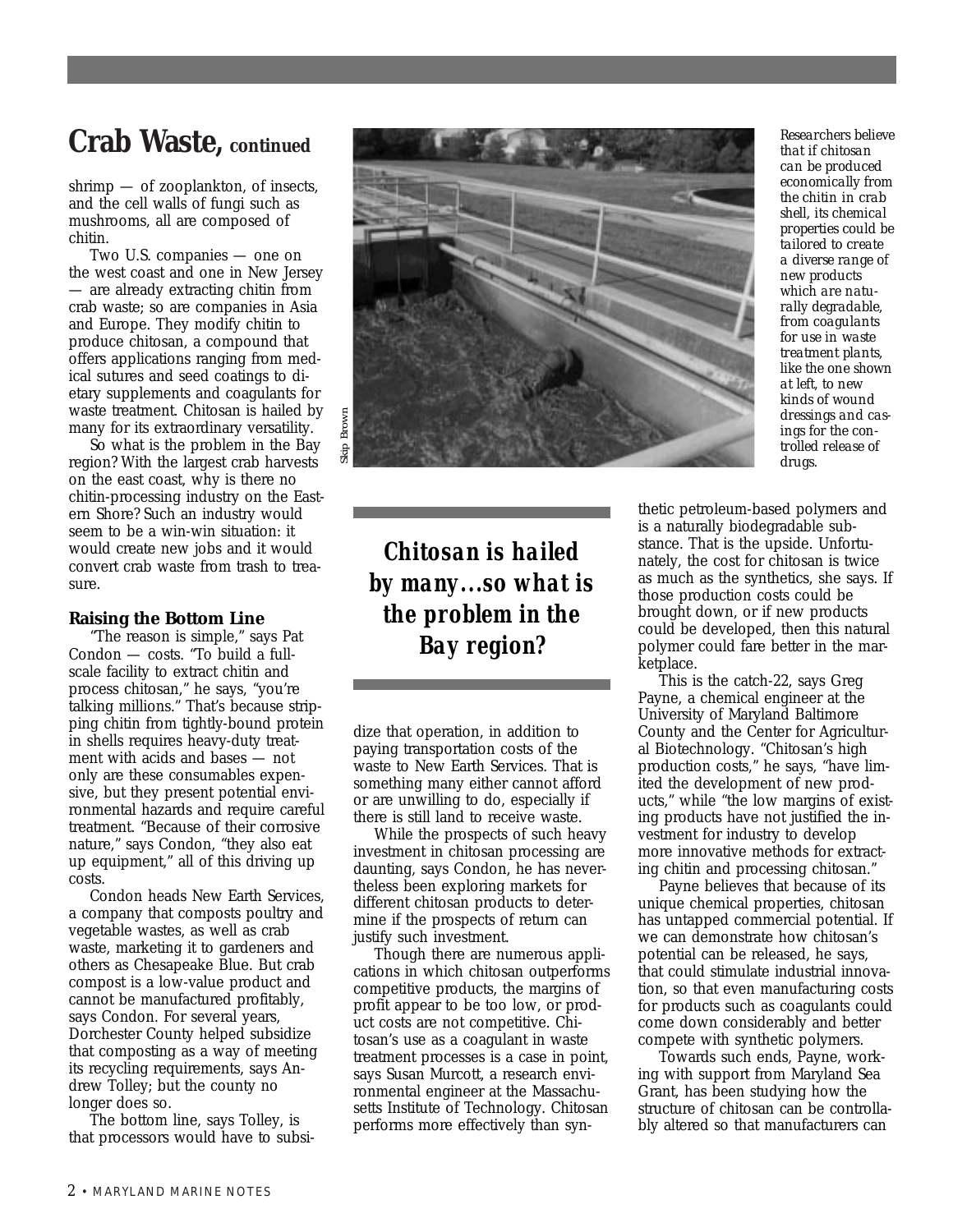tailor its chemical, mechanical and biological properties for a number of uses, uses that might include biocompatible materials for medical implants, wound dressings and casings for controlled drug release.

#### **Tailoring the Chitosan Polymer**

Payne's interest in chitosan grew out of innovative studies in which he had shown that enzymes could be used to remove phenols — a broad class of natural and synthetic compounds — from liquid mixtures. The problems he focused on involved industrial operations in which phenols appear as undesired contaminants in process streams. Although present at low levels, these contaminants had to be removed if manufacturers were to recover and reuse the desirable materials in the fluid. According to Payne, there are a surprising number of cases in which the success of an industrial waste minimization program requires the removal of a phenolic contaminant.

The innovative two-step approach of Payne's group was the use of the enzyme tyrosinase to "recognize" and react with the phenolic contaminant, while the product of this reaction underwent a subsequent reaction with the chitosan polymer. The product of the second step is a solid which can readily be filtered from the process stream. Based on these studies, his



*Only one functional group's difference (circled above) separates the formulas of these chemical cousins — chitin (1), chitosan (2) and cellulose (3).*

group was awarded a U.S. patent which is currently licensed by the University of Maryland to a local company.

More recently, Payne's group has been examining how tyrosinase can be used to systematically modify the chitosan polymer. Although their function in nature is not fully understood, tyrosinase enzymes are ubiquitous — they are found in bacteria, fungi, plants and animals — and have the ability to react with phenol-type compounds. Since the products of these tyrosinase-catalyzed reactions undergo further reaction with chitosan, it is possible to use this approach, says Payne, to anchor various chemical groups to the chitosan surface, an approach that has the possibility for tailoring the physical, chemical and biological properties of chitosan.

There are numerous possibilities, says Payne, of how such control could then be used to tailor chitosan for specific commercial products, products as diverse as pharmaceuticals and paper. For instance, an oral drug designed to treat the intestine must be able to withstand stomach acids that could prematurely release the drug. Because the surface chemistry of chitosan can be designed to resist acid conditions but hydrolyze under neutral pH, the drug can be coated in the altered chitosan. In this way, it would pass through the stomach, then once in the intestine's neutral pH, the coating would become hydrophilic, allowing the drug to be released.

Already, small quantities of chitosan are being used in paper making to increase the mechanical strength of fibers. The chemical methods for strengthening the chitosan itself — a process called cross-linking — employ somewhat harsh chemical processes, says Payne. The proposed use of tyrosinase could provide a "cleaner" alternative for such cross-linking.

Payne's research is ongoing with support from the National Science Foundation and Sea Grant. In addition, he is collaborating with Pat Condon and New Earth Services — with funding from the University's Maryland Industrial Partnerships program

— in first-phase studies that will explore whether chitin processing from Eastern Shore crab waste is practicable. That means, says Condon, whether it can be profitable.

There are many technical, economic and social questions.

Chitin extraction and chitosan processing, for example, can produce different grades of purity depending on the treatment with acids and bases. What are the costs and benefits of different levels of purity, with regard to marketable products? Furthermore, is it even possible to produce chitin profitably from crab waste when it is only available on a seasonal basis? And is it cost effective to work with a wet crab chum from processors or will a dry, dehydrated product be required?

Will processors, or an independent operator, be willing to shoulder the costs for transporting and drying out crab scrap? Again, says Condon, that will depend on whether it is profitable to the processors: if a chitin processing plant is set up on the Eastern Shore, then it could be; on the other hand, unless there is a ready supply of dehydrated chitin, it may not be profitable enough for industry to invest in a chitosan processing operation.

Do environmental and public health concerns over land application of crab waste justify public investment for chitosan processing if it *appears* to be commercially viable? With nutrient runoff from farm animal manure a major threat to Chesapeake Bay water quality, government currently provides subsidies to poultry and dairy farmers to construct waste containment facilities. Does crab scrap deserve the same?

While there may be a promise of chitosan treasure in crab waste, turning that promise into reality will take even more than lowering extraction and processing costs. Only the demand for products derived from chitin — based on the availability and costs of alternatives — will determine whether its extraction and processing can be profitable. Until then, mountains of crab waste may remain an untapped treasure.  $\blacktriangleright$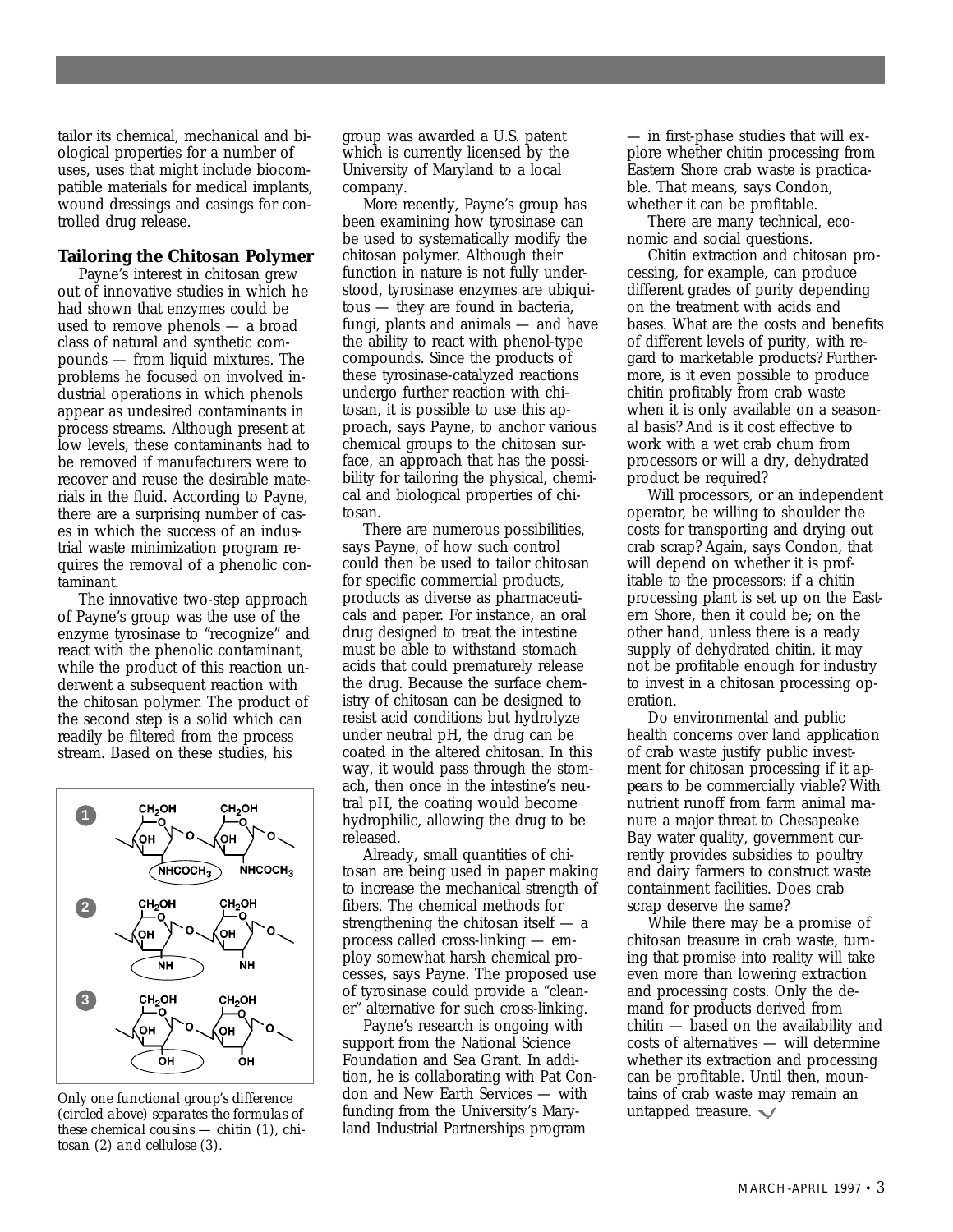## **Chitin Breakdown: The Bacterial Way**

BY MERRILL LEFFLER

**EXECUTE 100 billion tons of dis-<br>
carded crustacean shell sink<br>
through the world's<br>
oceans — more** carded crustacean shell sink **through the world's** oceans — more than a billion tons of this have been molted by copepods alone, the rest from

shrimp, crabs and multitudes of other crustaceans. A ma-

jor component of these shells is chitin — originally called animal cellulose — an insoluble polysaccharide that gives shells their flexible toughness.

"But if you sample marine sediments," says Saul Roseman, "you will find only traces of chitin it's just not there." The reason: bacterial recycling. Bacteria chemically grind the shell away with a tool box full of proteins and enzymes, breaking down chitin's fibrous structure to simple sugars, which the microbes use as food.

Were it not for this recycling, says Roseman, a biochemist in the Department of Biology at The Johns Hopkins University, carbon and nitrogen in the chitin would simply accumulate, depleting the oceans in less than 50 years. "If chitin deposits weren't recycled," he adds, "the White Cliffs of Dover would consist of chitin instead of diatoms."

Most of these chitin-hungry microbes are from the genus *Vibrio*, ubiquitous motile aquatic forms which are the most abundant of all marine bacteria. For several years now, Roseman has been detailing the biochemical processes that bacteria employ in breaking down chitin — from first detection, to attachment, to the compounds they release and the enzymatic processes involved.

The findings in his lab, says Roseman, have been overturning a century of scientific dogma. According to the dogma, chitin conversion is a two-step process that involves the production of a monosaccharide and a disaccharide. Roseman and the graduate and postgraduates in his la $\bar{b}$  — they originally included Charley Yu and Bonnie Basler and now include Nemat Keyhani, Alexi Fomenkov and Xibing Li — have found that that is not the case at all and have been uncovering what Roseman calls completely unexpected bacterial processes at every step — a virtual cascade.

The first thing bacteria have to do is "find," or sense, the chitin. When a crustacean molts, it releases an enzyme, chitinase, to loosen the shell.

*Saul Roseman's lab is overturning a century of scientific dogma on the processes of bacterial recycling of chitin.*

This produces a small amount of oligosaccharide (a class of short-chain sugars, the building blocks of the chitin polymer) which the *Vibrios* can detect. Once the bacteria arrive, they attach to the sur-

face of the shell. Charley Yu

found that *Vibrio furnisii* are continually assaying the potential food value of material. "If they can synthesize protein [from it], they'll stick; if not,

they'll go away," says Roseman. Then the bacteria begin to produce the enzymes needed to break down and digest the chitin.

© Al Kettler

His group has discovered that bacteria produce suites of these enzymes — outside the cell, between the cell walls and plasma membranes, and within the cell itself — and that those enzymes are involved in releasing a cascade of oligosaccharides of different molecular weights. So far they have identified a series of nine steps leading from chitin to a simple sugar (fructose-6-phosphate) and ammonia.

By identifying the genes that express each protein and enzyme, he intends to clone each of those genes in order to overexpress proteins in greater volume. In this way, each protein can be completely characterized with respect to its catalytic and other functions.

"While the scientific goal," Roseman says, "is to completely delineate the steps involved and how each step is genetically and metabolically regulated," his work could lead to major changes in the commercial production of oligosaccharides. Chitin oligosaccharides, for example, are known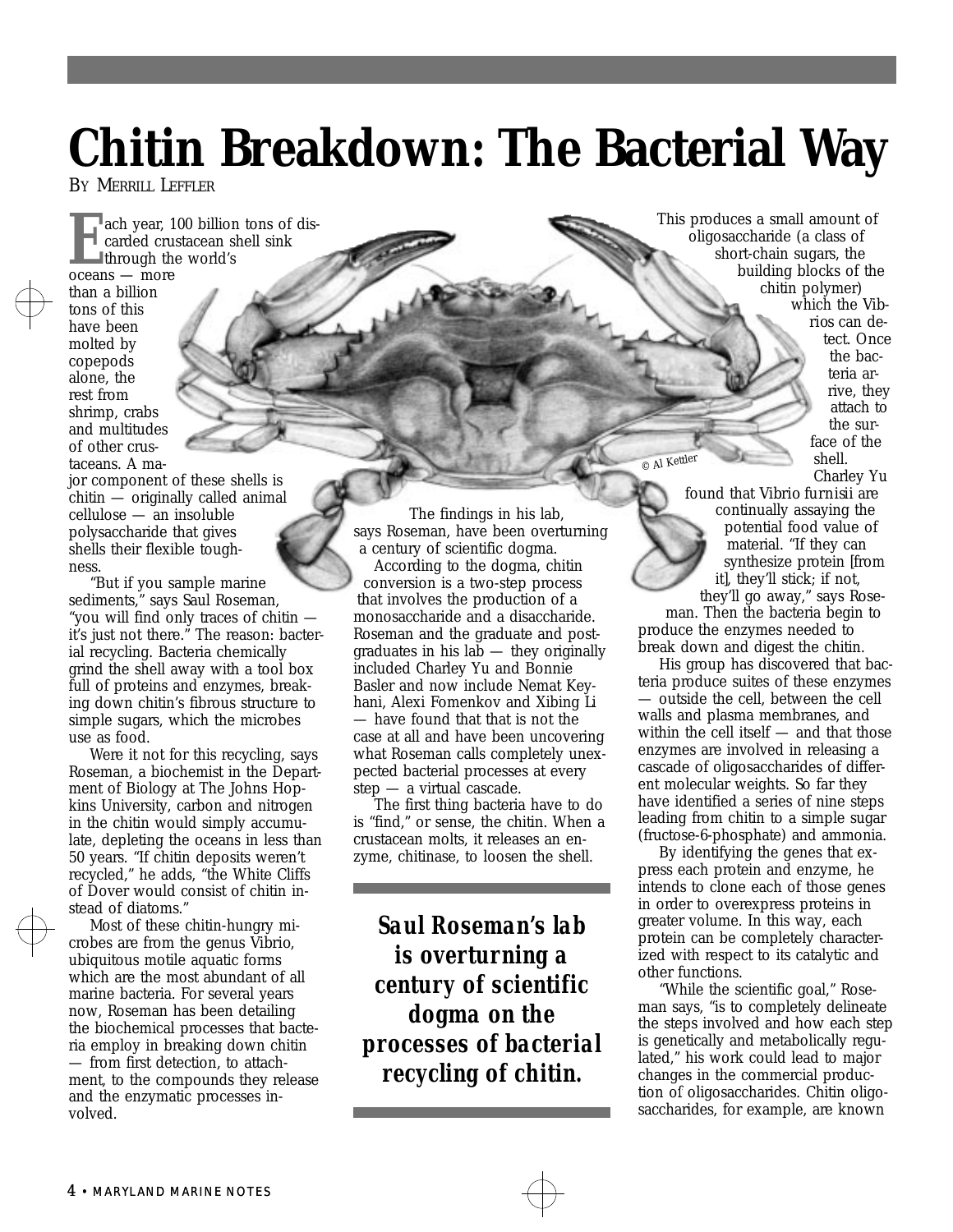to play an important role in plant disease resistance by "triggering" a plant's defense mechanisms against invasion by fungi (which have chitin in their cell walls). Also, symbiotic bacteria release chitin oligosaccharides to signal the formation of root nodules, sites for nitrogen-fixation in plants such as beans and clover. Chitin oligosaccharides may have potential use in human medicine as well. Recent studies have revealed that animals and humans produce chitinase-like proteins — though just what their role is remains open to question.

Exploring such possibilities, however, has been nearly impossible because the costs of obtaining pure oligosaccharides that are suitable for research are so prohibitive.

While bacteria produce the oligosaccharides with ease, thanks to their natural enzymes, replicating this process in the laboratory is environmentally problematic since those techniques require heavy use of acids and bases. The process is also time consuming and, as a consequence, very expensive. Roseman should know. More than 30 years ago, he developed chemical techniques for isolating saccharide compounds, a process that requires treatment after treatment to obtain high quality compounds. Those same techniques are still in commercial use today for manufacturing oligosaccharides from chitin.

Pure oligosaccharides can cost from \$5 to \$15 a milligram — one small experiment can cost many thousands of dollars.

As an example of the potential of the methods under development in Roseman's lab, Nemat Keyhani has already produced 25 gram quantities of the pure, crystalline disaccharide from chitin, which he is using in his own research. If the laboratory's progress continues, the group could provide opportunities for uses that medical and agricultural research have not even begun to think about. "Equally satisfying," says Roseman, "is that the source of these opportunities is a product of the seafood industry that is now going to waste."  $\sqrt$ 

## **Marine Ornamentals and Aquaculture**

**M** arine ornamentals are not as in-<br>nocuous as the name might imply. Fish and shellfish used mainly in aquarium tanks are big business. Although it is difficult to obtain reliable dollar values, a 1992 estimate put the wholesale value of trade at greater than \$400 million in the U.S., with a retail value at some \$7 billion globally. While this is good news for the ornamental industry, it can be a problem for the ecosystems that provide these species.

The reason, says Chris D'Elia, Director of the Maryland Sea Grant Program, is that a majority of marine ornamentals are taken from the wild. "Much of the collection pressure focuses on coral reefs in developing nations where harvesting practices are often destructive." Harvesting, says D'Elia, often involves the use of poisons (e.g., cyanide) or explosives, and such practices can result in high mortalities to the catch and by-catch alike — they may also damage reef superstructures as well as other members of the reef community. The economic implications alone are of concern since many reef organisms are sources of important compounds such as biomedical materials and pharmaceuticals.

D'Elia has been instrumental in coordinating support for an initiative in the conservation and culture of marine ornamental fishes and invertebrates. The objectives are two-fold, he says: "to ease harvest pressure on natural stocks of reef organisms that are now in serious jeopardy, and to develop the economic potential of the marine ornamental aquaculture industry." This initiative was the focus of a meeting at the World Aquaculture Society in Seattle, Washington that brought together representatives from the National Sea Grant Office, the USDA Agricultural Research Service, Sea Grant Directors from across the country, the Cooperative Extension Service, the New England and



National Aquariums, private institutions, the USDA Northeast Regional Aquaculture Center, and the National Coastal Resources Research Institute.

A steering committee from this group identified several immediate goals:

- Raise the awareness of the importance of the industry and the challenges and/or opportunities for the development of a renewable resource through culture and husbandry activities.
- Assemble data and information on the environmental impacts of the industry as it is now practiced.
- Identify areas where new information is needed and where education could enhance sustainability.
- Develop a network of those active in marine ornamental issues, current partnerships among industry users, scientists and conservation.

The plan of action calls for (1) developing of a brief outline for a national Sea Grant initiative; (2) convening a steering committee meeting in the fall in conjunction with the Florida Aquaculture Association to interact with the Florida ornamental industry; and (3) develop formal marine tropical ornamental interest groups.

Those who are interested should contact Dr. Reggie Harrell of the Sea Grant Extension Program at (410) 221-8466 for further information.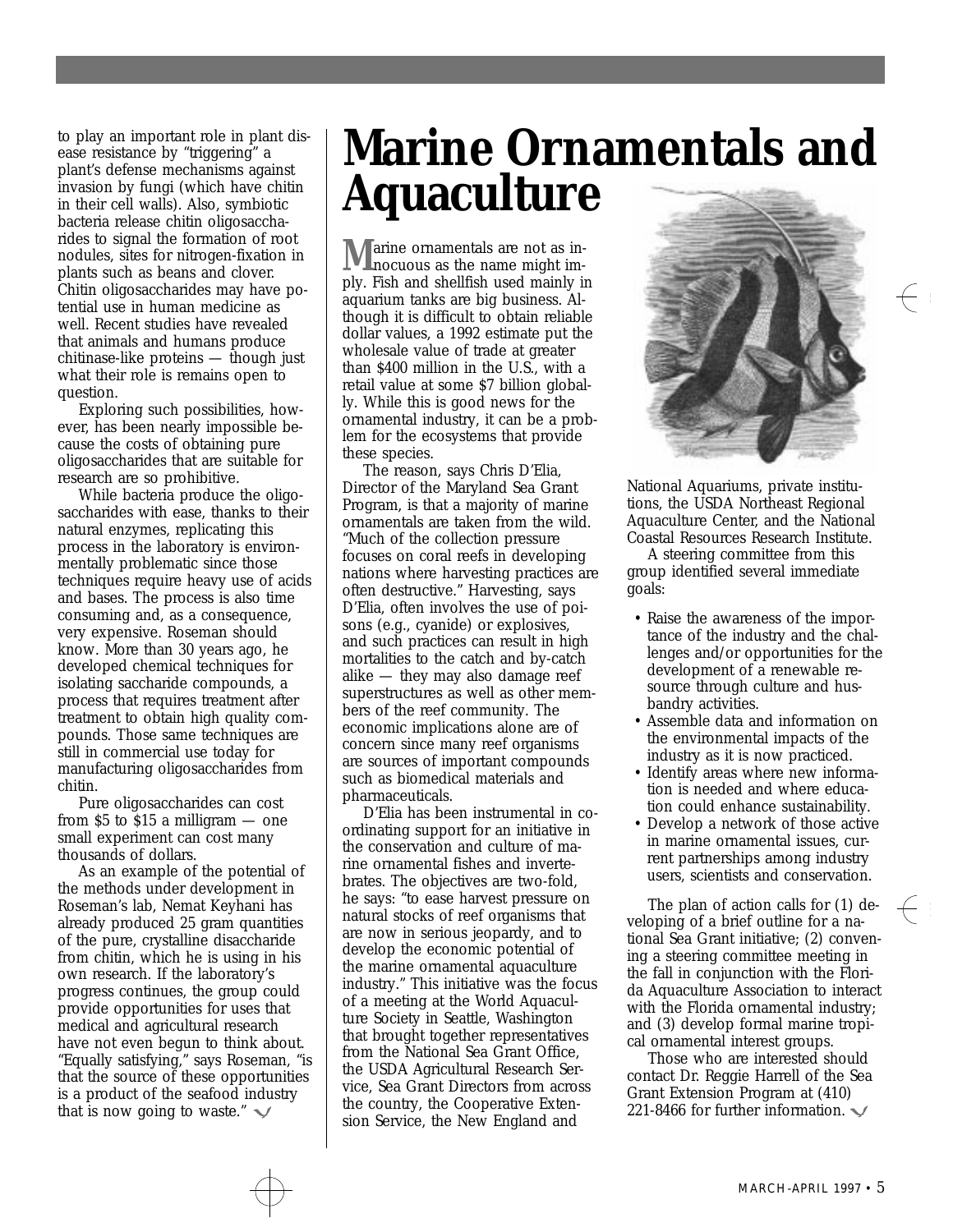## **Open House at Marine Laboratory**

The public can explore the wonders of marine science at an open house<br>at the CEES Horn Point Environmental Laboratory, located on the banks of the Choptank River near Cambridge, Maryland. From 10:00 am to 2:30 pm on Saturday, May 17, the lab will offer visitors the chance to take selfguided tours of its facilities. The open house is free.

As part of the day's activities, CEES scientists, students and staff will offer presentations, special exhibits, videos and tours highlighting recent research efforts in Chesapeake Bay ecology, environmental education and oceanography. Visitors can learn how land use affects water quality at a display featuring Chester and Choptank river studies, how scientists measure the health of the Bay with special, high tech sensing instruments, why fish and oyster farming are important to Maryland's future and how to become better caretakers of Maryland's environment. Children can enjoy hands-on activities and projects at various locations throughout the Horn Point campus.

Displays will also feature current Bay restoration efforts led by Maryland's Department of Natural Resources. In addition to the open house, the following events will also take place in the vicinity of the lab:

#### *Saturday, May 17*

- 6:30-8:30 am Bird watch and walk led by CEES Vice President Wayne Bell. Those interested should meet at the campus entrance off Horns Point Road by 6:30 am, wear comfortable walking shoes and bring binoculars and/or scopes. The bird walk will be cancelled if weather is inclement. Free and open to the public.
- 9:00 am and 2:00 pm One-hour skipjack cruises aboard the *Nathan of Dorchester* leaving from the Horn Point marina. Tickets can be purchased by calling the Dorchester Tourism Office at (410) 228-1000 or at the boat on Saturday.

#### *Saturday and Sunday, May 17 and 18*

- 9:00 am-5:00 pm (both days) Antique Aircraft Fly-In: a two-day event featuring 250 antique aircraft on display at the Horn Point airstrip adjacent to the laboratory. Free and open to the public.
- 9:00 am-9:00 pm (Sat) and noon-6:00 pm (Sun) Cambridge Watersports Show at Sailwinds Park, \$5.00 per person. A special water taxi will be available to transport people between Sailwinds Park and the Horn Point marina during the open house on Saturday (\$5.00 round-trip per person).

Taking part in the open house and other activities will require some walking, so comfortable shoes are recommended. Refreshments will be

available and picnic areas are plentiful. For more information about the open house, call (410) 228-9250, ext. 614.

To get to the laboratory, take Route 50 to Cambridge, then take Route 343 west (Washington Street) for 3.5 miles to Horns Point Road and turn right. Proceed 1.5 miles to a stone "Ram" gate; follow parking attendant's instructions.



#### **New Environmental Plan for Maryland**



The state of Maryland, working with the federal government, has issued a draft long-term plan for maintaining and improving

the quality of Maryland's air, land and water. The plan calls for a tenpercent increase in the state's wetland acreage, and includes benchmarks for protecting "ecologically significant species." A ten-percent increase in wetlands would mean an additional 60,000 acres of wetland areas important for flood control, nutrient removal and habitat for a range of species.

Copies of the plan are available from the Maryland Department of the Environment (MDE) by calling (410) 631-4187.

## **Nitrogen Removal**

As part of the cooperative effort to reduce nutrient loadings to the Chesapeake Bay, the Blue Plains regional wastewater treatment plant has been operating a pilot project for nitrogen removal since mid-1996. The jurisdictions involved in cleaning up the Bay — Maryland, Virginia, Pennsylvania and the District of Columbia — have set the goal of reducing nitrogen and phosphorus loadings to the Bay by 40 percent from the levels measured in 1985. These goals are considered the major attack on the Bay's decline.

The pilot plan to remove nitrogen from the plant's effluent currently treats half of the plant's flow. Its performance will be assessed for a year or longer. If successful, the entire flow of the plant will be treated. Blue Plain's effluent is the largest pointsource of nitrogen in the Chesapeake watershed — about double the next largest source. Removal of the nitrogen would comprise 12 percent of the total amount of nitrogen needed to be removed to obtain the overall goal for the Chesapeake.

*— Potomac Basin Reporter*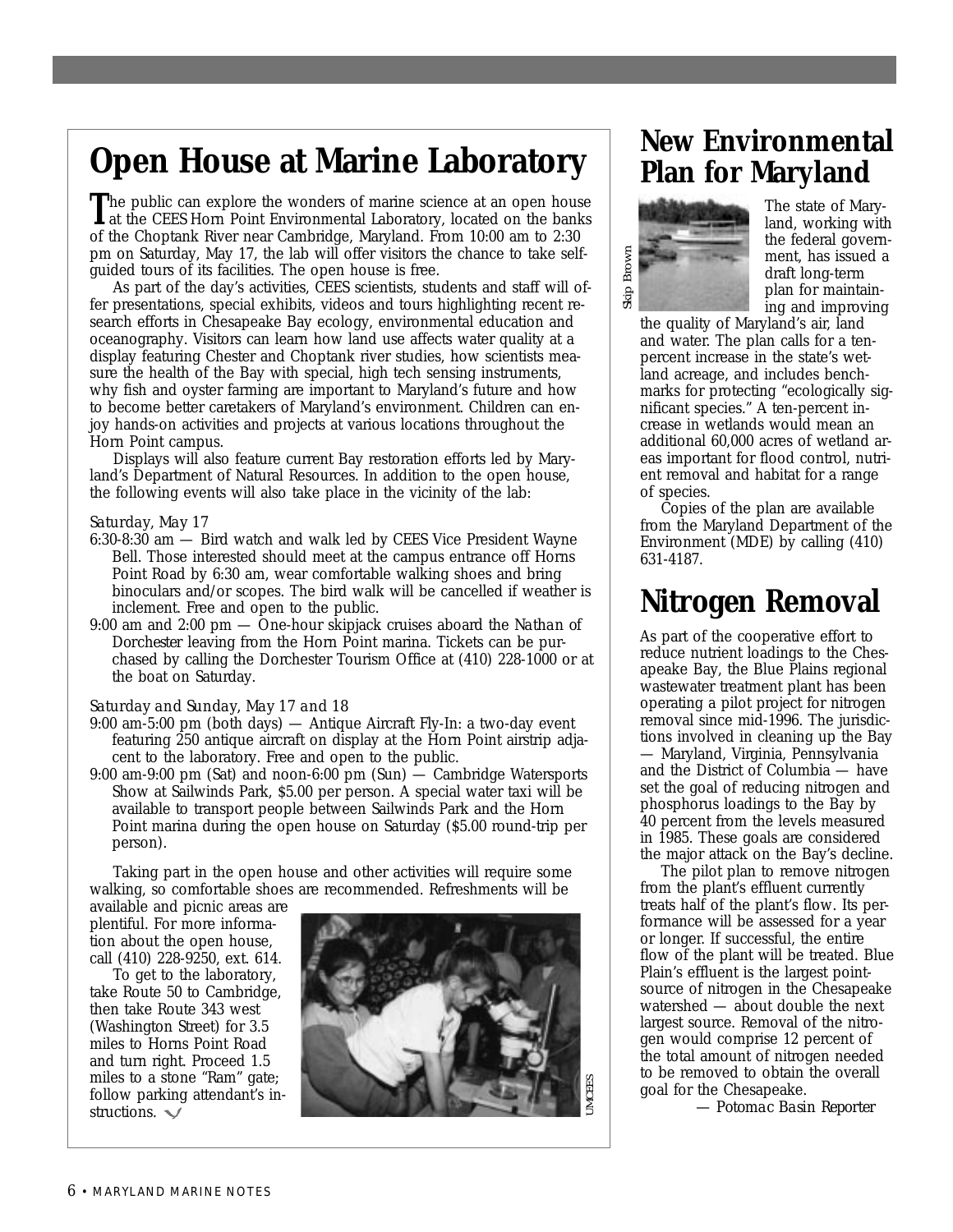# *End Notes*

## **Video on Watersheds**

Oregon State University Extension Service has a video called "We All Live Downstream," which will interest those concerned about healthy watersheds and clean water supplies. It explores how Oregon residents and government officials are trying to reduce nonpoint source pollution, but has implications for other watersheds in the country. To order the video, which costs \$30.00 including shipping, write: Publications Orders, Extension and Experiment Station Communications, Oregon State University, 422 Kerr Administrative Services Building, Corvallis, Oregon 97331-2119.

## **Call for Papers**

The International Association on Water Quality (IAWQ) will hold its Nineteenth Biennial Conference, titled "Water Quality International 1998," on June 21-26, 1998 in Vancouver, BC. The mission of IAWQ is to promote internationally the professional advancement of the science and practice of water quality management. Technical papers and posters are currently being invited on all topics relating to water quality. Manuscripts for oral presentations must be received before July 1, 1997, while manuscripts for poster presentations are due February 15, 1998. For a description of the conference or details about submitting a paper, write or call: WQI '98 Conference Secretariat, 645-375 Water Street, Vancouver, BC V6B 5C6, Canada; phone (604) 681- 5226; fax (604) 681-2503.

## **Request for Proposals**



The Chesapeake Bay Program (CBP) is soliciting challenge grants for habitat restoration projects that will support CBP living resource and habitat commitments. Grants,

which require a 1:1 nonfederal match at minimum, typically range from \$10,000 to \$75,000. This is the fifth year of the challenge grant offer. Among the projects encouraged this year are those involving riparian zones, in-stream habitat, emergent freshwater wetlands, forested wetlands, and similar freshwater habitat. Highest consideration will be given to projects addressing more than one of these priorities. The deadline for receipt of proposals is May 15, 1997. To find out more about submitting a proposal, contact the representative in your area: Frank Dawson, (410) 974- 3016 (Maryland); David Norris, (804) 253-4180 (Virginia); Kelly Heffner, (717) 787-6827 (Pennsylvania); and Peter May, (202) 404-1120 (Washington, DC).

## **Technology Grants Available**

The Maryland Industrial Partnerships (MIPS) Program is soliciting grants for the development of products or processes, providing market expansion opportunities or strengthening a company's position. MIPS provides an easy way for companies to access the specialists and facilities of the 13 UMS institutions. For more information about the MIPS program or applying for a grant, call the MIPS office on the College Park campus of the University of Maryland, (301) 405-3891. Applications are due May 1, 1997.

## **Sunken Ships of the Chesapeake**

A new book by Donald Shomette entitled *The Ghost Fleet of Mallows Bay and Other Tidewater Treasures*, is an archaeological trilogy that provides a tour of some of the Bay's hidden treasures. Shomette, a maritime historian and underwater archaeologist, begins the book with a description of the exploration of the wreck of the steamship *New Jersey*, which sank in



the waters of the Chesapeake in 1870. He describes the cutting-edge technology, including remotely operated vehicles, ultrasonic mapping and imaging sonar that were used for the large-scale relic-hunting expedition.

The second part of the book describes the excavation of a site off Kent Island, where the remains and relics of the earliest permanent settlement in Maryland lie. Kent Island was also the site of the first armed conflict between English-speaking people in the New World.

The final section of the book chronicles a fascinating, yet littleknown site off the Potomac River 30 miles below Washington, Mallows Bay, which holds the greatest concentration of sunken ships in America. The diverse collection of ships includes sailing vessels, steamships and even an 18th-century longboat, the oldest wreck in the cove. The largest group of boats in the graveyard is a fleet of huge wooden steamships, ranging from 265 to 285 feet in length, built under an emergency program during World War I, but never actually put into service.

Today many historians, conservationists and citizens are interested in designating Mallows Bay as a special shipwreck preserve to maintain it as a unique historical site.

*Ghost Fleet of Mallows Bay* costs \$29.95 and is available from local booksellers or directly from Tidewater Publishers by calling (800) 638-7641.